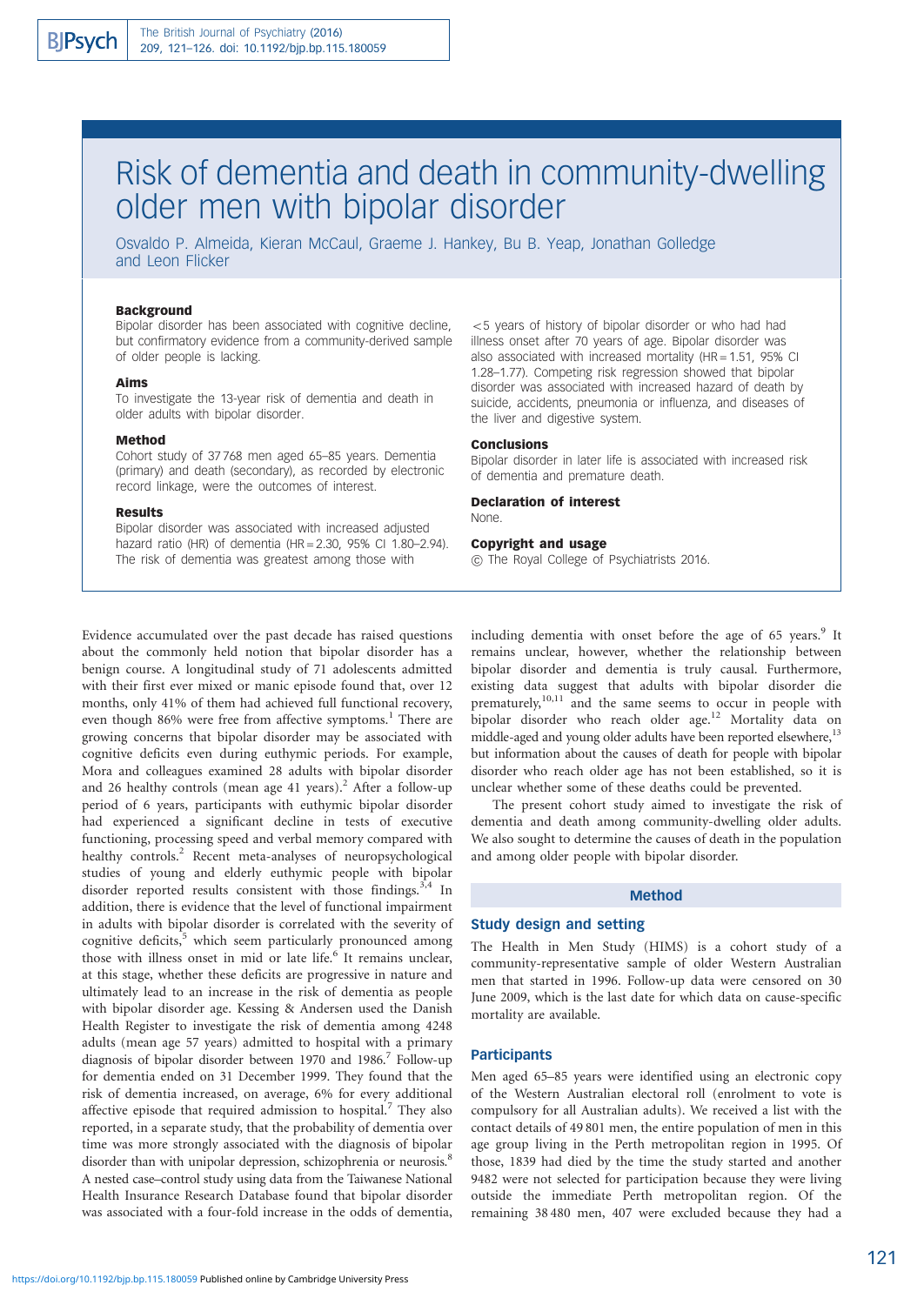recorded diagnosis of dementia (see below), and another 305 were younger than 65 years. This left a total study sample of 37 768 older men who were alive and free of dementia by 2 April 1996.

This study was approved by the ethics committees of the University of Western Australia and of the Department of Health of Western Australia, as well as by the Legal Data Custodian.

# Outcomes: dementia and death

The primary outcome of interest was the diagnosis of dementia recorded in the Western Australian Data Linkage System (WADLS). WADLS links information for all contacts with out-patient and in-patient mental health services in Western Australia, hospital morbidity data, as well as cancer and death registries.<sup>14</sup> From 1 January 1966 to 31 December 1978 diagnostic codes followed the ICD-8;<sup>15</sup> from 1 January 1979 to 30 June 1999, ICD-9<sup>16</sup> codes were used, and from the 1 July 1999 all codes followed the ICD- $10^{17}$  system. The following codes identified participants with dementia: 290, 294.1, 294.2, 331.0, 331.1, 331.2, 331.82, F00, F01, F02, F03, G30, G31.0, G31.1, and G31.83. In addition, we systematically scanned the text of death records for the words 'dementia', 'Alzheimer', 'Pick' and 'Lewy' to identify men who had a recorded diagnosis of dementia at the time of their death. The diagnoses of dementia were recorded between 2 April 1996 and 30 June 2009.

We also examined the death records of WADLS (secondary outcome of interest). The causes of death were grouped into 12 categories: suicide (ICD codes: E950–E959, X60–X84, Y870 and U03), accident (ICD codes: E80–E929, V00–V999, W00–W199, Y85–Y859), infection (ICD codes: 00–139, 771.3, A00–A99, B00–B99), cancer (ICD codes: 140–208, C00–C97), diseases of the heart (ICD codes: 390–398, 402, 404, 410–429, I00–I09, I11, I13, I20–I51), diseases of the brain (ICD codes: 30–32, 35–37, 290–294, 320–337, 340–349, 430–434, 436–438, I60–I69, G00–G14, G20-G26, F00-F09), vascular diseases that exclude heart conditions and strokes (ICD codes: 401, 403, 440–448, I10, I12, I70–I78), pneumonia or influenza (ICD codes: 480–487, J09–J18), respiratory diseases (ICD codes: 460–466, 470–478, 490–496, 507–519, J00–J47, J60–J99), diseases of the digestive system (including liver) (ICD codes: 520–537, 540–543, 550–553, 555–589, K00–K99), diseases of the kidneys (ICD codes: 580–589, N0–N7, N17–N19, N25–N27), and other causes of death (remaining ICD codes). Mortality data were available for the period between 2 April 1996 and 30 June 2009.

## Exposure at study entry: bipolar disorder

We retrieved information about past diagnosis of bipolar disorder from the WADLS, which had to have been recorded prior to 2 April 1996 according to the following ICD codes: 296.1 and 296.3 (ICD-8), and 296.0, 296.1, 296.4, 296.5, 296.6, 296.7, 296.80 and 296.81 (ICD-9). We considered that the date of the first ever episode of bipolar disorder was the same as the date of the first ever contact with the health services with one of these diagnoses (out-patient or in-patient). If a depressive episode had been recorded prior to the episode of mania or mixed state, then the date of the depressive episode was considered the date of onset of the bipolar disorder. The ICD codes used to identify depressive episodes were: 296.0 and 300.4 (ICD-8), and 296.2, 296.3, 311 and 300.4 (ICD-9). The earliest mental health morbidity records available were dated 1 January 1966.

# Other study measures

Other variables included date of birth, alcohol use disorder (ICD codes: 291, 303 and 305.0) or substance use disorder (ICD codes: 292, 304 and 305 – excluding 305.0). Past studies have shown that WADLS yields accurate diagnoses for severe mental disorders.<sup>18</sup> We calculated the age of participants as the difference, in years, between the date at study entry and the date of birth. The duration (in years) of the bipolar episode was calculated as the difference between the date at the beginning of the follow-up period and the date of the first ever recorded affective episode of bipolar disorder.

#### Statistical methods

We used the statistical package Stata/IC 14.0 to manage and analyse the data (StataCorp LP, 2015). Descriptive statistics summarised categorical data as count and proportions (%), and continuous variables as mean, range and standard deviation of the mean (s.d.). We used the proportion command of Stata to estimate the prevalence of severe mental disorders (95% confidence intervals (95% CIs) were calculated using a logit transformation that allows for the estimation of the standard error of the proportion). We employed logistic regression to estimate the odds ratio (OR) of the association between bipolar disorder and age strata and prevalent alcohol and substance use disorder, and Cox regression to estimate the hazard ratio (HR, and 95% CI) of dementia and death associated with bipolar disorder. The Cox regression models were adjusted for age, with the date of birth of participants set as the origin, the beginning of follow-up as the date of invitation, and the date of first ever diagnosis of dementia or death as the time of the event. Data were censored on 30 June 2009. Survival data were plotted using the Kaplan–Meier survivor function, and the cumulative hazard using the Nelson–Aalen approach. We supplemented these analyses with a competing risk Cox regression model using death as an outcome competing with dementia. The risk estimates, in this case, are expressed as subhazard ratios (SHRs) and respective 95% CI. We used the stptime command of Stata to calculate the age-standardised annual rate of dementia and of death for people with and without bipolar disorder. We repeated this analytical approach after stratifying participants with bipolar disorder according to their age at the time of onset of illness (40s or earlier, 50s, 60s, 70s or 80s) and according to the duration of the disorder  $(< 5$  years, 5–14 years,  $>$  15 years). Finally, we investigated the association between the diagnosis of bipolar disorder (and age at onset/duration of the disorder) and cause-specific mortality using age-adjusted competing risk Cox regression. Alpha was set at 0.05 and all tests reported are two-tailed.

## Results

The sample consisted of 37 768 men aged 65–85 years (mean 72.5, s.d. = 4.6), of whom 256 (0.7%, 95% CI 0.6–0.8) had a recorded diagnosis of bipolar disorder at study entry. The age distribution of men with and without bipolar disorder was similar  $(t = 1.27,$ d.f. = 37 766,  $P = 0.203$ ). Table 1 summarises their characteristics.

Overall, 13% of participants ( $n = 4925$ ) developed dementia, which was present in 65 (25.4%, 95% CI 20.4–31.1) of the 256 men with bipolar disorder. Bipolar disorder was associated with higher age-adjusted hazard of dementia (HR = 2.58, 95% CI 2.02–3.30) (Fig. 1), and this association remained largely unchanged after additional adjustment for history of alcohol and substance use disorder (HR = 2.30, 95% CI 1.80–2.94). Competing risk Cox regression yielded an age-adjusted SHR of dementia associated of 2.17 (95% CI 1.67–2.82). The age-adjusted rates of dementia per 1000 person-years for men with and without bipolar disorder were 32.9 (95% CI 25.8–41.9) and 14.3 (95% CI 13.9–14.8) respectively. We stratified these annual rates by age at the time of diagnosis of dementia: 65–70, 70–75, 75–80, 80–85, 85–90 and 90–95 years, which for men without bipolar disorder were 3.0% (95% CI 2.4–3.6), 5.1% (95% CI 4.7–5.6), 11.5%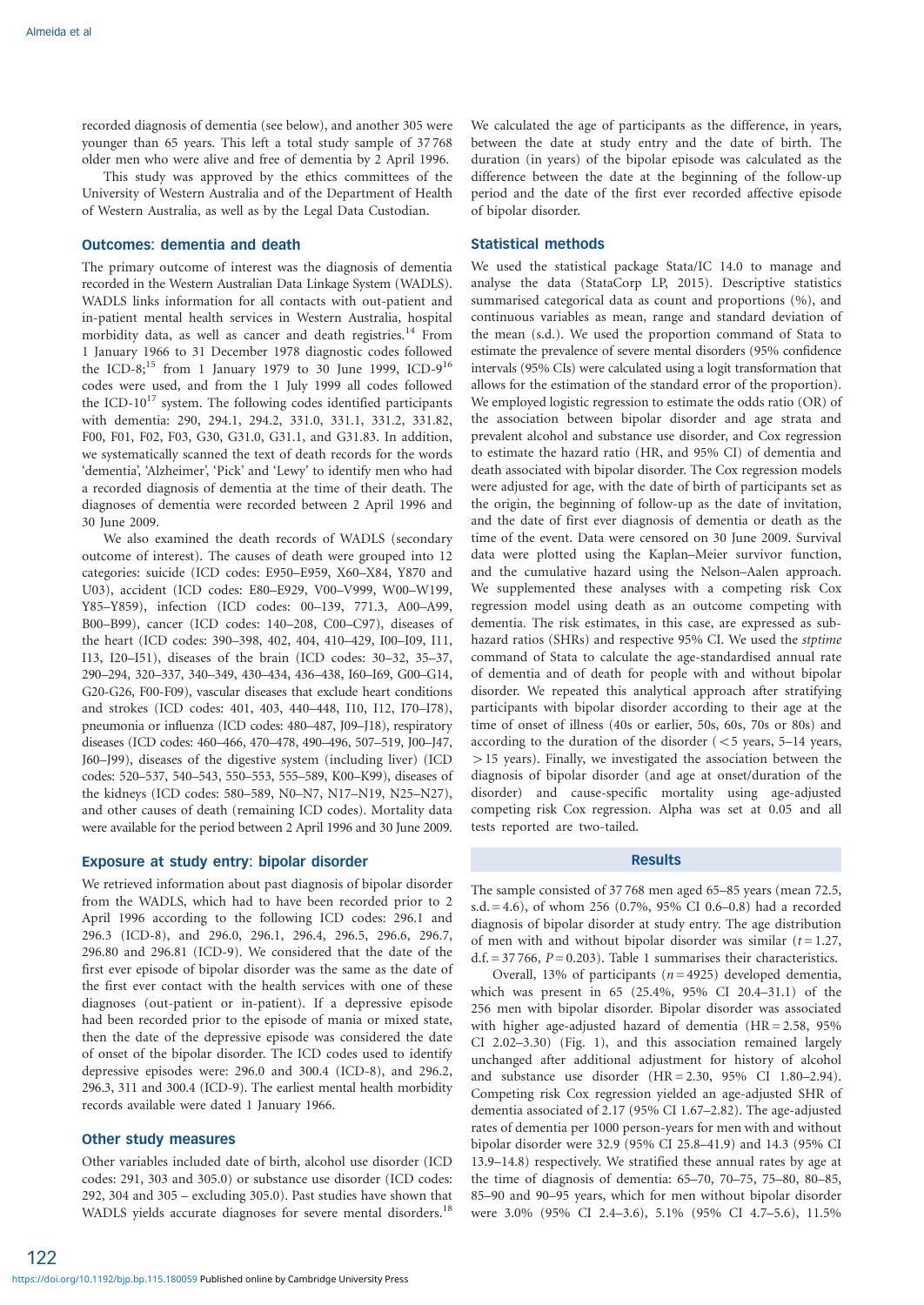| Table 1 Characteristics of study participants and of a subsample of men with prevalent bipolar disorder at the time of study entry |                                      |                                         |                                          |  |  |  |
|------------------------------------------------------------------------------------------------------------------------------------|--------------------------------------|-----------------------------------------|------------------------------------------|--|--|--|
|                                                                                                                                    | Population ( $n = 37,768$ ), $n$ (%) | Bipolar disorder $(n = 256)$ , n $(\%)$ | Odds ratio (95% CI) for bipolar disorder |  |  |  |
| Age group, years                                                                                                                   |                                      |                                         |                                          |  |  |  |
| $65 - 69$                                                                                                                          | 13 349 (35.3)                        | 94 (38.0)                               | 1(1)                                     |  |  |  |
| $70 - 74$                                                                                                                          | 13021 (34.5)                         | 97 (37.6)                               | $1.06(0.80 - 1.41)$                      |  |  |  |
| $75 - 79$                                                                                                                          | 8553 (22.6)                          | 53 (20.5)                               | $0.88(0.63 - 1.23)$                      |  |  |  |
| $\geqslant$ 80                                                                                                                     | 2845 (7.5)                           | 12(3.8)                                 | $0.60(0.33 - 1.09)$                      |  |  |  |
| Alcohol use disorder                                                                                                               | 1480 (3.9)                           | 43 (16.8)                               | $5.07(3.64 - 7.06)$                      |  |  |  |
| Other substance use disorder                                                                                                       | 5995 (15.9)                          | 62 (24.2)                               | 1.70 (1.28-2.27)                         |  |  |  |

(95% CI 10.9–12.1), 23.8% (95% CI 22.7–24.9), 44.1% (95% CI 41.5–46.8) and 59.9% (95% CI 51.7, 69.5), whereas for men with bipolar disorder rates were 15.3% (95% CI 4.9–47.3), 25.1% (95% CI 15.1–41.7), 33.4% (95% CI 22.2–50.3), 51.1% (95% CI 33.0–79.3) and 41.6% (95% CI 15.6–110.7). There were no participants with bipolar disorder in the age group 90–95 years.

The mean age of the first recorded diagnosis of bipolar disorder in this population was 59.7 years (s.d.  $= 8.9$ , range: 37.8–81.7) (see online Fig. DS1 for HR and SHR of dementia by age of bipolar disorder diagnosis). We also investigated the association between time lived with bipolar disorder (in years) and subsequent risk of dementia. These results are summarised in Fig. 2 and show that the HR of dementia was similarly high among men with recent  $(<$  5 years) and long-standing history of bipolar disorder ( $\ge$  15 years) compared with participants without bipolar disorder.

The age-adjusted mortality HR of men with bipolar disorder was 1.51 (95% CI 1.28–1.77), and the mortality rates per 1000 person-years were 69.7 (95% CI 59.5–91.7) and 49.4 (95% CI 48.7–50.2) for men with and without bipolar disorder respectively (online Fig. DS2). Further adjustment of the analyses for pastrecorded history of alcohol or substance use disorder had minimal effect on the results (HR = 1.32, 95% CI 1.13–1.55). Table 2 shows the principal causes of death in the population and among participants with bipolar disorder. Competing risk regression showed that bipolar disorder was associated with increased SHR of suicide (SHR = 13.43, 95% CI 5.35–33.73), accidents (SHR = 2.78, 95% CI 1.14–6.75), pneumonia or influenza

 $0.40$ 

(SHR = 3.66, 95% CI 1.81–7.40), and diseases of the liver and digestive system (SHR = 2.02, 95% CI 1.00–4.06). The age-adjusted suicide rates per 100 000 person-years among men with and without bipolar disorder were 229.3 (95% CI 95.4–550.8) and 15.3 (95% CI 11.7–20.0) respectively. Similarly, death by accident occurred at a rate of 229.3 (95% CI 95.4–550.8) and 73.4 (95% CI 64.9– 83.0) per 100 000 person-years for men with and without bipolar disorder respectively. Mortality data stratified according to the age at onset of bipolar disorder and duration of illness are reported in online Tables DS1 and DS2.

# Post hoc analyses

We completed a series of additional analyses to clarify whether the excess risk of dementia and death associated with bipolar disorder could be attributed to the inclusion of false negative cases of dementia in the sample. We re-ran our Cox regression models after excluding participants who met criteria for the diagnosis of dementia within the first 2, 3 and 4 years of follow-up. The respective age-adjusted HRs of dementia associated with the diagnosis of bipolar disorder were 2.15 (95% CI 1.61–2.87), 2.22 (95% CI 1.64–2.99) and 2.03 (95% CI 1.45–2.83). In the same way, we examined the mortality HR associated with the diagnosis of bipolar disorder after excluding participants who died within the first 2, 3 and 4 years of follow-up. The respective mortality HRs were 1.52 (95% CI 1.28–1.81), 1.56 (1.30–1.86) and 1.56 (1.29–1.89). Finally, we examined the mortality HR associated with the diagnosis of bipolar disorder after excluding from the analyses participants who received a diagnosis of dementia within

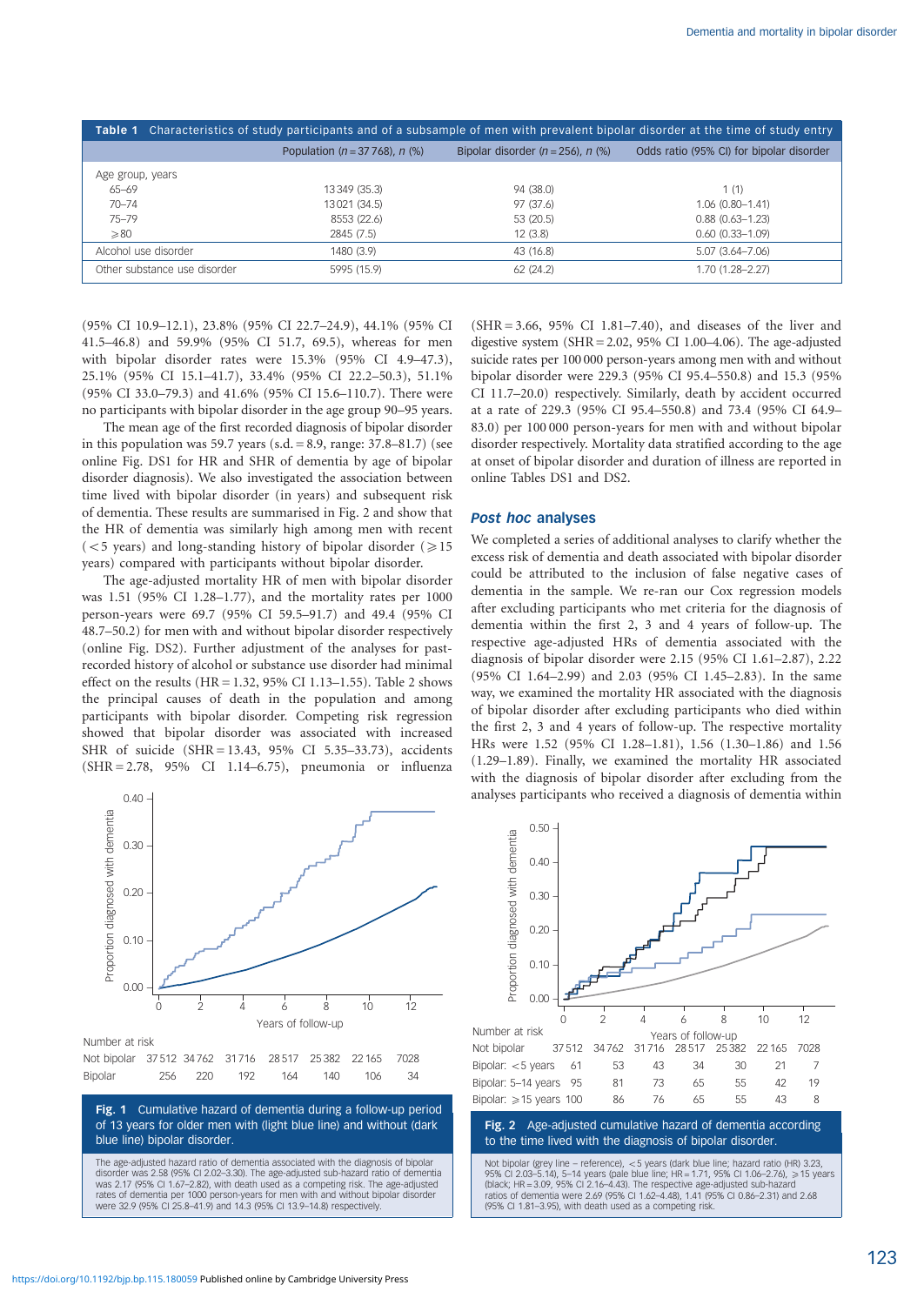Table 2 Principal causes of death in community-representative sample of older men and among those with bipolar disorder over a follow-up period of 13 years

|                                                                                                                                               | Total sample<br>$(n = 37768)$<br>$n$ (%) | Bipolar disorder<br>$(n = 256)$<br>$n$ (%) | Mortality sub-hazard<br>ratio for bipolar<br>disorder <sup>a</sup> | 95% CI                        |  |
|-----------------------------------------------------------------------------------------------------------------------------------------------|------------------------------------------|--------------------------------------------|--------------------------------------------------------------------|-------------------------------|--|
| Alive                                                                                                                                         | 20 433 (54.1)                            | 104 (40.6)                                 |                                                                    | Reference                     |  |
| Causes of death                                                                                                                               |                                          |                                            |                                                                    |                               |  |
| Suicide<br>Accident                                                                                                                           | 58 (0.1)<br>260(0.7)                     | 5(1.9)<br>5(1.9)                           | 13.43<br>2.78                                                      | 5.35 - 33.73<br>$1.14 - 6.75$ |  |
| Infection                                                                                                                                     | 314 (0.8)                                | 3(1.2)                                     | 1.35                                                               | $0.43 - 4.20$                 |  |
| Cancer                                                                                                                                        | 4484 (11.9)                              | 41 (16.0)                                  | 1.33                                                               | $0.97 - 1.81$                 |  |
| Diseases of the heart                                                                                                                         | 4273 (11.3)                              | 26 (10.2)                                  | 0.85                                                               | $0.58 - 1.26$                 |  |
| Diseases of the brain                                                                                                                         | 3950 (10.5)                              | 31(12.1)                                   | 1.12                                                               | $0.79 - 1.59$                 |  |
| Vascular diseases                                                                                                                             | 532 (1.4)                                | 6(2.3)                                     | 1.61                                                               | $0.72 - 3.62$                 |  |
| Pneumonia or influenza                                                                                                                        | 319(0.8)                                 | 8(3.1)                                     | 3.66                                                               | $1.81 - 7.40$                 |  |
| Respiratory diseases                                                                                                                          | 1636 (4.3)                               | 10(3.9)                                    | 0.86                                                               | $0.46 - 1.60$                 |  |
| Liver and digestive diseases                                                                                                                  | 568 (1.5)                                | 8(3.1)                                     | 2.02                                                               | $1.00 - 4.06$                 |  |
| Kidney diseases                                                                                                                               | 421(1.1)                                 | 4(1.6)                                     | 1.35                                                               | $0.50 - 3.63$                 |  |
| Other causes                                                                                                                                  | Men's S520 (1.4)                         | 5(1.9)                                     | 1.36                                                               | $0.56 - 3.29$                 |  |
| a. Mortality sub-hazard ratio derived from an age-adjusted competing risk regression model.<br>Results in bold are statistically significant. |                                          |                                            |                                                                    |                               |  |

the first 2, 3 and 4 years of follow-up – the respective mortality HRs were 1.45 (95% CI 1.21–1.74), 1.49 (95% CI 1.23–1.81) and 1.48 (95% CI 1.21–1.83).

As several unmeasured factors could have confounded the association between bipolar disorder and dementia/mortality, we conducted supplementary analyses with a subsample of men for whom lifestyle and clinical data were collected between 1996 and 1998 by means of a self-report questionnaire. Details about this cohort have been reported elsewhere.<sup>19</sup> The sample consisted of 12 147 participants free of dementia, of whom 65 had bipolar disorder (0.5%). Other relevant measured factors included place of birth (Australia v. elsewhere), marital status (married v. not married), education (complete  $\nu$ . incomplete high school), physical activity (<150  $v$ .  $\geq$ 150 min/week of vigorous physical activity), smoking (never, past or current), alcohol consumption (never, past,  $\langle 14 \text{ g/week}, 14-27 \text{ g/week}, \geq 28 \text{ g/week}, \text{ body mass} \rangle$ index  $(<18.5 \text{ kg/m}^2, 18.5-25.9 \text{ kg/m}^2, 25-29.9 \text{ kg/m}^2, \geq 30 \text{ kg/m}^2)$ , history or treatment for diabetes or hypertension, and past heart attack or stroke. We included these variables, as well as age, in a Cox regression model to investigate the effect of history of bipolar disorder on the risk of dementia – the relevant adjusted HR was 2.52 (95% CI 1.54–4.15). Similarly, the adjusted mortality hazard associated with the diagnosis of bipolar disorder was 1.40 (95% CI  $1.01-1.95$ ).

## **Discussion**

We believe this is the first longitudinal study of older adults with bipolar disorder derived from a community-representative sample. The results showed that dementia and death accrue with greater frequency among older men with than without bipolar disorder. The diagnosis of bipolar disorder was associated with more than double the risk of dementia over 13 years and with a 50% increase in mortality. This excess risk could not be attributed to confounding due to age or use of substances. We also observed that the risk of dementia was highest for men with recent  $(<5$ years) and long-standing history of bipolar disorder ( $\geq$  15 years), and that death by suicide, accidents, pneumonia or influenza, and diseases of the digestive system were more frequent among older men with than without bipolar disorder. Finally, we found that the causes of death varied according to the age at onset and duration of bipolar disorder, with diseases of the brain being more frequent among men with  $<$  5 years history of bipolar disorder or with illness onset in their 70s or later.

# Strengths and limitations

This study has the merit of having used exposure and outcome data for the entire male population of older Australian citizens living in Perth. We acknowledge, however, that older adults living in residential care facilities and those who were not citizens were not approached (about 20% of this population).<sup>20</sup> We are not aware of any evidence indicating that the clinical outcomes of older non-Australian citizens are different from their Australian peers. Another important feature of a longitudinal study such as this is that follow-up data were available through WADLS for all participants, as the internal and external migratory movement of older Western Australians is negligible.<sup>21</sup>

We concede that the diagnosis of bipolar disorder relied on administrative data, which only became available in 1966. Consequently, participants who were in contact with the health services before 1966, but not later, would not have been identified as cases, although the chronic and recurring nature of bipolar disorder would most likely have ensured identification at a later stage. Nonetheless, if false negative cases were present in the 'non-bipolar' sample, this would have decreased the power of the study. The other consequence of the 1966 starting date for WADLS is that it could have biased our estimates of age at onset and duration of illness. We attempted to address this issue by stratifying time-related data into groups (e.g.  $<$  5 years, 5–14 years and  $\geq$  15 years of illness), bearing in mind that 30 years of data had already been accumulated by the time we initiated follow-up. We are also reassured by the fact that the lifetime prevalence of bipolar disorder in our sample (0.7%) is consistent with that of other epidemiological surveys that used structured interviews and face-to-face assessments.<sup>22</sup>

Like bipolar disorder, the diagnosis of dementia relied on data recorded in WADLS. We suspect that many older adults with mild dementia remain undiagnosed or are managed in primary care, which could have led to underestimation of the true rate of dementia in the sample, although our incidence rate figures were within the range of those reported by others.<sup>23</sup> Nevertheless, if we accept that some false negative cases of dementia were present, the calculation of risk associated with bipolar disorder would only be affected if the distribution of these cases in the population were not random. It is conceivable that medical specialists attuned to

124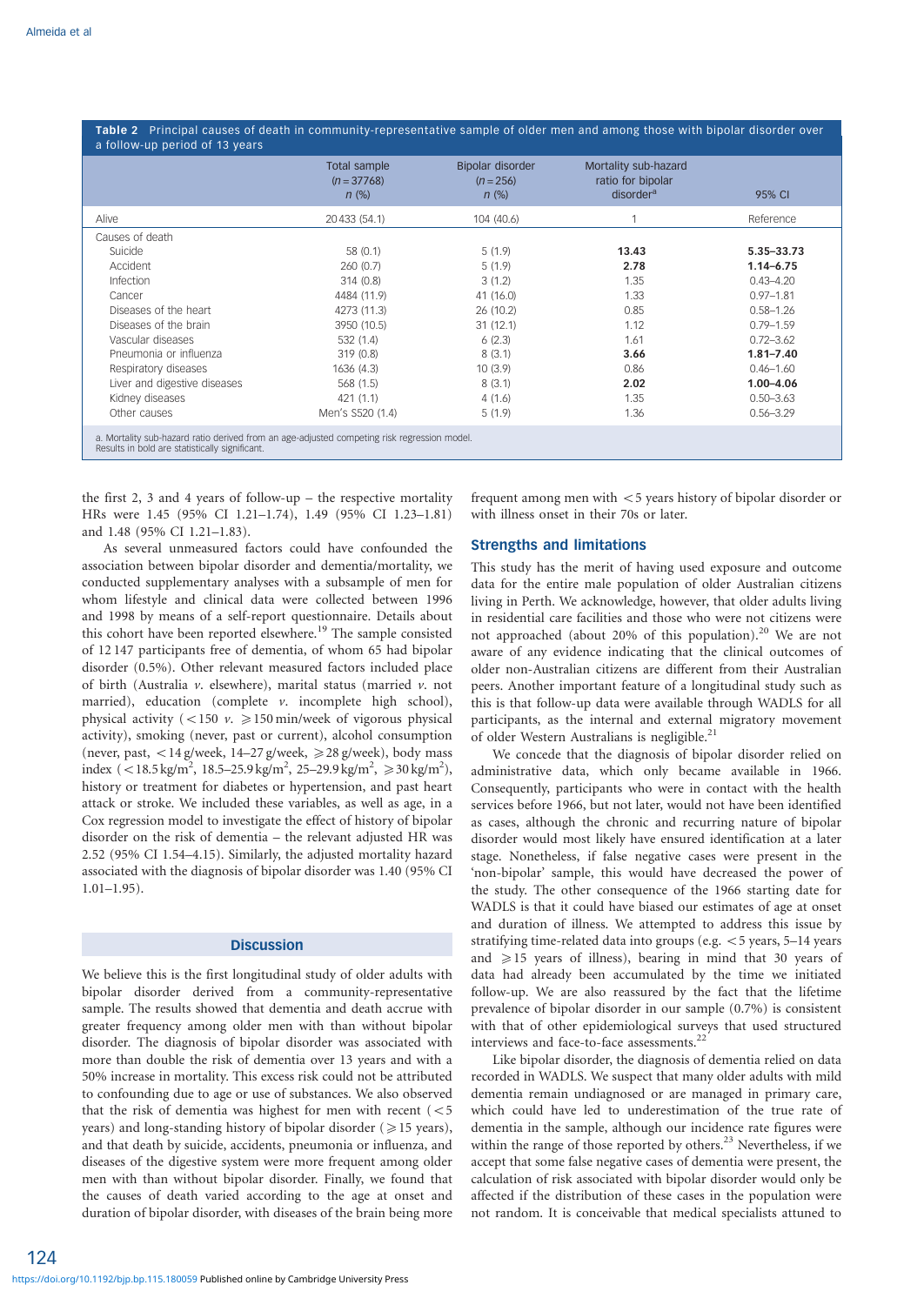the assessment of cognitive function and dementia (such as geriatric psychiatrists) review older men with bipolar disorder more often and, thus, establish a diagnosis of dementia for these patients earlier than otherwise would have been the case. Such bias could have potentially inflated the risk ratio of dementia among older men with bipolar disorder compared with the rest of the population. We are unable to dismiss such a possibility outright, but our post hoc analyses showed that the observed risk estimates did not change substantially when we excluded from the analyses participants who had developed dementia during the first 4 years of follow-up (i.e. possible undiagnosed prevalent cases of dementia at study entry). Prior studies that had access to control groups with other mental disorders<sup>8</sup> or medical illnesses<sup>24</sup> have also reported a relative excess of cases of dementia among people with past diagnosis of bipolar disorder, thereby suggesting that detection bias may be insufficient to explain the association between bipolar disorder and dementia.

We also concede that several unmeasured factors could have confounded the association between bipolar disorder, dementia and death, such as physical activity, smoking, education, marital status and comorbidities. These data were available for a subsample of 12 147 of our participants – the adjusted post hoc models yielded results that were similar to those observed for the entire sample, which suggests that the link between bipolar disorder and dementia and death cannot be easily attributed to lifestyle and clinical factors, although residual confounding remains a possibility.

The relatively small number of participants with bipolar disorder introduced some imprecision in the calculation of the risk (and rates) associated with different causes of death, as some of the events were uncommon (such as suicides). For this reason, these results would be better viewed as tentative. Finally, we acknowledge that the study was limited to men and it is unclear whether our findings would be equally applicable to women.

# Interpretation

Our data showed that older men with past diagnosis of bipolar disorder are at increased risk of dementia and that this risk is greatest for those with long-standing and with recent history of bipolar disorder. The association between a recent diagnosis of bipolar disorder (i.e.  $<$  5 years) and dementia is consistent with the possibility that changes in the regulation of mood later in life may represent, in at least some cases, an early clinical expression of neurodegenerative processes that will ultimately lead to the diagnosis of dementia. The doubling in the hazard of death due to diseases of the brain among those in their 70s or 80s as well as among those with bipolar disorder of  $<$  5 years duration lends support to this interpretation.

An early case series of 92 older adults admitted to hospital with an episode of mania found that 22 of them (24%) showed evidence of brain disease consistent with dementia, Parkinson's or cerebrovascular diseases.<sup>25</sup> Others later reported that 8 of 25 older people (32%) treated for mania developed cognitive impairment over a follow-up period of 5–7 years,<sup>26</sup> whereas recent case reports have highlighted the potential overlap between some cases of bipolar disorder and frontotemporal dementia.<sup>27,28</sup>

There is evidence that people with bipolar disorder lose more grey matter volume in the medial temporal cortex over 4 years than controls, and that this loss is correlated with the number of affective episodes.<sup>29</sup> In this case, long-standing and recurring bipolar disorder would be expected to be associated with increased risk of cognitive decline, as suggested by others<sup>7</sup> and corroborated by our findings. The pathophysiological processes underpinning these changes remain unclear, but some have argued that

inflammation $30$  and cardiovascular risk factors may be involved. $31$ In addition, there have been suggestions that people with bipolar disorder may develop dementia or die earlier because of accelerated ageing, although a meta-analysis of studies of telomere length that included people with bipolar disorder found no difference between patients and controls.<sup>32</sup>

Existing observational data indicate a lower risk of dementia among people with bipolar disorder who are issued a prescription for treatment with lithium,<sup>33</sup> with a subsequent study reporting that prolonged treatment may be required to consolidate this benefit.<sup>34</sup> These studies found no evidence of benefit associated with the use of other mood stabilisers, and high-quality corroboration from randomised controlled trials remains sparse. A 13-week placebo-controlled trial of 71 patients with Alzheimer's disease found that treatment with lithium was not associated with cognitive gains,<sup>35</sup> although the 12-month treatment of 21 adults with amnestic mild cognitive impairment led to a decrease in the concentration of phosphorylated tau in the cerebrospinal fluid and a trend for improved cognitive performance compared with the 20 placebo-treated participants.<sup>36</sup> Hence, treatment with lithium could contribute to prevent dementia, but a sufficiently powered randomised placebo-controlled trial would be required to test this hypothesis.

Several past surveys have reported that bipolar disorder is associated with higher mortality due to general medical illnesses,<sup>10,11,37</sup> but relevant data for older adults with bipolar disorder have not been reported. Self-harm behaviour, including suicide, is more frequent among older adults with affective disorders than in the general community.<sup>38</sup> Our data confirmed the excess mortality due to suicide and accidents among older men with bipolar disorder, although the number of individuals affected was small. It is possible that certain lifestyle practices associated with bipolar disorder may also contribute to decrease survival (e.g. excessive use of substances), but other factors may play a part. Investigations have suggested that chronic inflammation drives some of the neurocognitive changes associated with bipolar disorder,<sup>39</sup> and may also increase the long-term risk of death due to infections, including influenza and pneumonia.<sup>40</sup> Moreover, the use of mood stabilisers, antipsychotics, antidepressants and benzodiazepines could contribute to increase cognitive impairment and mortality among older adults with bipolar disorder. $41-43$ 

In summary, this large community-based cohort study of older men showed that bipolar disorder is associated with increased risk of dementia and with premature death. The pathways linking bipolar disorder to these clinical outcomes are yet to be established, but currently available evidence suggests that some of them may be amenable to change, in which case prevention might not only be desirable but also feasible.

Osvaldo P. Almeida, PhD, School of Psychiatry & Clinical Neurosciences, University of Western Australia, Perth, WA Centre for Health & Ageing of Centre for Medical Research, Harry Perkins Institute of Medical Research, Perth, and Department of Psychiatry, Royal Perth Hospital, Perth; **Kieran McCaul**, PhD, WA Centre for Health &<br>Ageing of Centre for Medical Research, Harry Perkins Institute of Medical Research, Perth; Graeme J. Hankey, MD, School of Medicine and Pharmacology, University of Western Australia, Perth, and Department of Neurology, Sir Charles Gairdner Hospital, Perth; Bu B. Yeap, PhD, School of Medicine and Pharmacology, University of Western Australia, Perth, and Department of Endocrinology, Fiona Stanley Hospital Perth; **Jonathan Golledge,** MChir, Queensland Research Centre for Peripheral<br>Vascular Disease, College of Medicine and Dentistry, James Cook University, Townsville, and Department of Vascular and Endovascular Surgery, The Townsville Hospital, Townsville; Leon Flicker, PhD, WA Centre for Health & Ageing of Centre for Medical Research, Harry Perkins Institute of Medical Research, Perth, School of Medicine and Pharmacology, University of Western Australia, Perth, and Department of Geriatric Medicine, Royal Perth Hospital, Perth, Australia

Correspondence: Professor Osvaldo P. Almeida, School of Psychiatry & Clinical Neurosciences (M573), University of Western Australia, 35 Stirling Highway, Crawley, Perth, WA 6009, Australia. Email: osvaldo.almeida@uwa.edu.au

First received 13 Dec 2015, accepted 1 Feb 2016